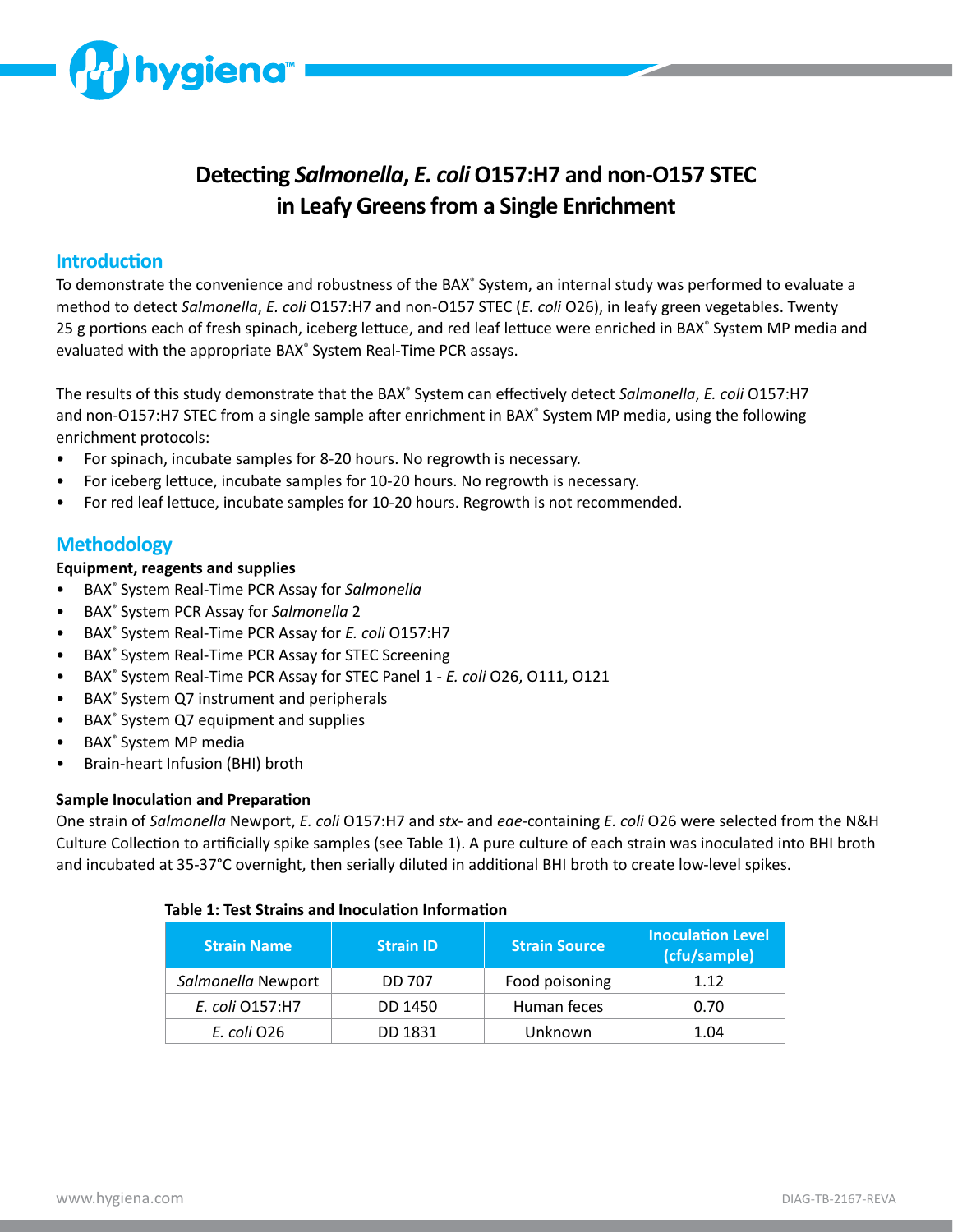Spinach, iceberg lettuce and red leaf lettuce were obtained from a commercial producer or local retailers for use in this study. Each product was divided into 20 test portions weighing 25 g each. Ten portions of each sample type were inoculated with low levels of all three target strains (see Table 1), then the portions were re-combined and mixed thoroughly. An additional three portions of each sample type were inoculated with low levels of only one of the three selected test strains, then portions were re-combined and mixed thoroughly. The final test portion of each sample type was left uninoculated to serve as a negative control. All test portions were held at 4°C for two days to stress the target organisms, then spiked portions were re-divided into 25 g portions before enrichment.

#### **Sample Enrichment**

Each 25 g test portion was combined with 225 mL pre-warmed (42°C) BAX<sup>®</sup> System MP media and swirled to mix as described in the FDA-BAM reference method for produce. Portions were incubated at 42°C for a total of 20 hours, with aliquots removed after 8, 10, 12, and 20 hours of enrichment.

Red leaf lettuce samples were tested both directly from this primary enrichment and after a regrowth step to evaluate the potential benefit of a secondary enrichment on diluting certain photosynthetic compounds found in this sample type that could inhibit PCR. Regrowth was performed before testing by transferring 10 μL primary enrichment to 500 μL pre-warmed (37°C) BHI broth, then incubating at 37°C for 3 hours before testing with the BAX° System method.

#### **BAX® System Method**

For *E. coli* O157:H7 and STEC testing, 20 μL enrichment was added to 200 μL prepared lysis reagent (150 μL protease and 12 mL lysis buffer) in one set of cluster tubes. Cluster tubes were heated for 20 minutes at 37°C and 10 minutes at 95°C. Lysates were cooled for at least 5 minutes in a cooling block at 2-8°C, then 30  $\mu$ L of each lysate was used to hydrate a PCR tablet for the BAX<sup>®</sup> System Real-Time E. coli O157:H7 assay, BAX<sup>®</sup> System Real-Time STEC Screening assay and BAX<sup>®</sup> System Real-Time STEC Panel 1 assay. All PCR tubes were processed in the BAX<sup>®</sup> System Q7 instrument.

For *Salmonella* testing, 5 μL enrichment was added to 200 μL prepared lysis reagent in cluster tubes. Cluster tubes were heated for 20 minutes at 37°C and 10 minutes at 95°C. Lysates were cooled for at least 5 minutes in a cooling block at 2-8°C, then 30 μL of each lysate was used to hydrate a PCR tablet for the BAX® System Real-Time *Salmonella* assay, and an additional 50 μL of each lysate was used to hydrate a PCR tablet for the BAX<sup>®</sup> System Salmonella 2 assay. All PCR tubes were processed in the BAX<sup>®</sup> System Q7 instrument.

Note: Because the BAX<sup>®</sup> System Real-Time assays for *E. coli* O157:H7, STEC Screening and STEC Panel 1 use the same cycling parameters during sample processing, these assays can be combined into a single run on the Q7 instrument. The BAX<sup>®</sup> System Real-Time Salmonella and BAX® System *Salmonella* 2 assays were run individually due to different cycling conditions.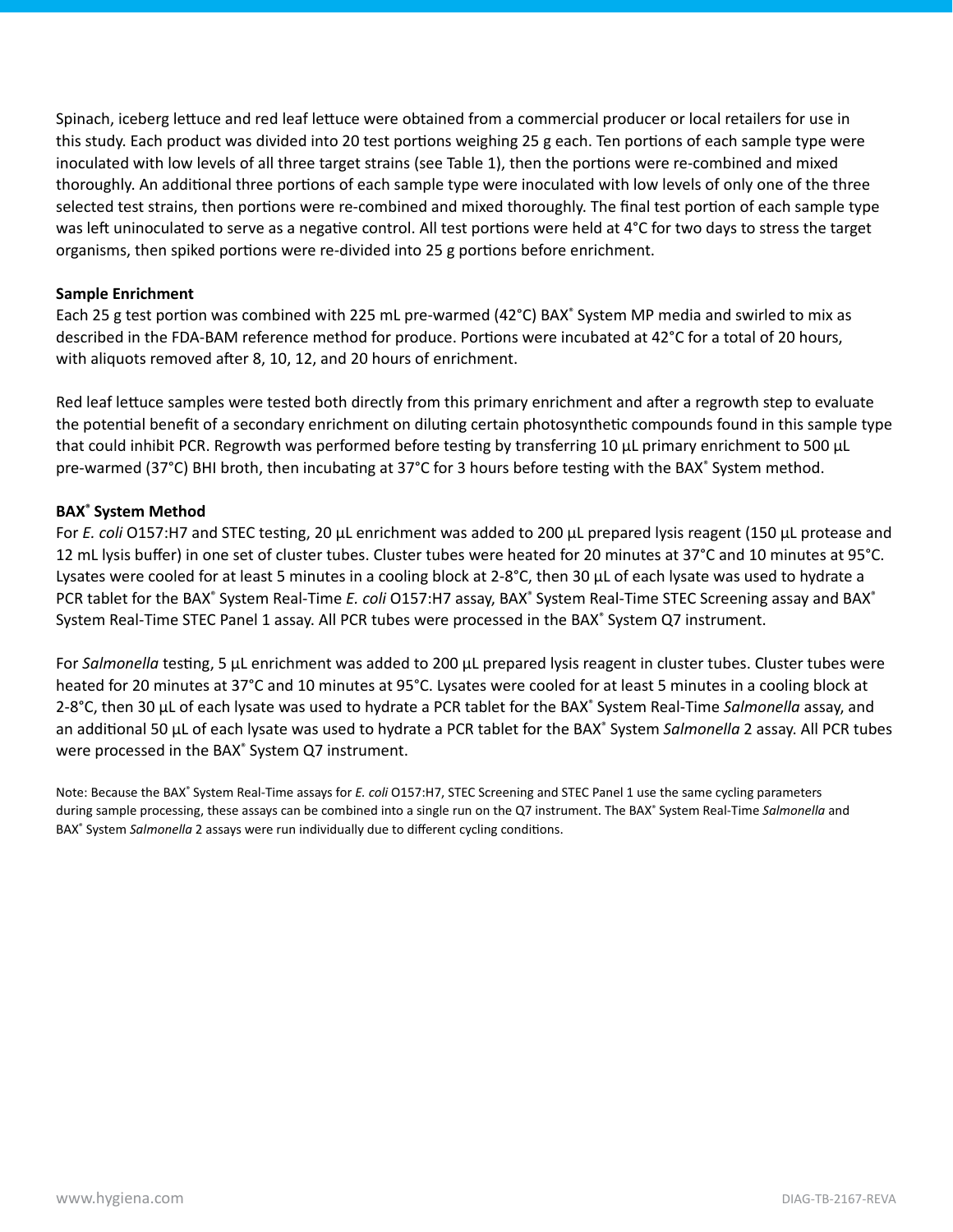## **Results and Discussion**

The results for spinach samples are summarized in Table 2. The results for all assays at each time point tested were identical to the confirmation results, with the exception of one data point each for samples spiked with all three target organisms and tested at 12 and 20 hours with the BAX<sup>®</sup> System STEC Screening assay. Based on previous studies, it is suggested that the longer enrichment times resulted in increased interference from certain phenolic and pigmented compounds contained in the sample.

However, swirling samples instead of stomaching before enrichment should reduce this interference. All negative control samples returned negative results at all time points tested.

The results for iceberg lettuce samples are summarized in Table 3. The results for all assays at each time point tested were identical to the confirmation results, with the exception of one sample spiked with all three target organisms and tested at 20 hours with the BAX<sup>®</sup> System STEC Screening assay, one sample spiked with *E. coli* O26 and tested at 10 hours with the STEC Panel 1 assay, and one sample spiked with Salmonella and tested at 8 hours with the BAX<sup>®</sup> System Real-Time Salmonella assay. Upon examination, the discrepant result with the BAX<sup>®</sup> System STEC Screening assay was determined to be a weak positive result, most likely due to a crosscontamination event. All negative control samples returned negative results at all time points tested.

The results for red leaf lettuce samples are summarized in Tables 4 and 5. For samples tested directly (without regrowth), the results for all assays at each time point tested were identical to the confirmation results, with the exception of one sample spiked with *E. coli* O157:H7 and tested at 8 hours with the BAX<sup>®</sup> System Real-Time *E. coli* O157:H7 assay and one sample spiked with all three target organisms and tested at 8 hours with the BAX<sup>®</sup> System Real-Time Salmonella assay.

For samples tested after a regrowth step, a total of six samples returned results discrepant from the culture confirmation when tested at 10 hours or less. All negative control samples returned negative results at all time points tested. Although additional research would be needed to determine the exact cause of these discrepant results, one possibility is that a competing, faster-growing organism was present, inhibiting the growth of *Salmonella* during the non-selective secondary enrichment phase.

## **Conclusion**

The results of this study demonstrate that the BAX<sup>®</sup> System can effectively detect Salmonella, *E. coli* O157:H7 and non-O157:H7 STEC from a single sample after enrichment in BAX<sup>®</sup> System MP media, using the following enrichment protocols:

- For spinach, incubate samples for 8-20 hours. No regrowth is necessary.
- For iceberg lettuce, incubate samples for 10-20 hours. No regrowth is necessary.
- For red leaf lettuce, incubate samples for 10-20 hours. Regrowth is not recommended.

In addition, it is suggested that customers whose sample types differ from those tested internally validate their own produce samples before using the BAX® System method.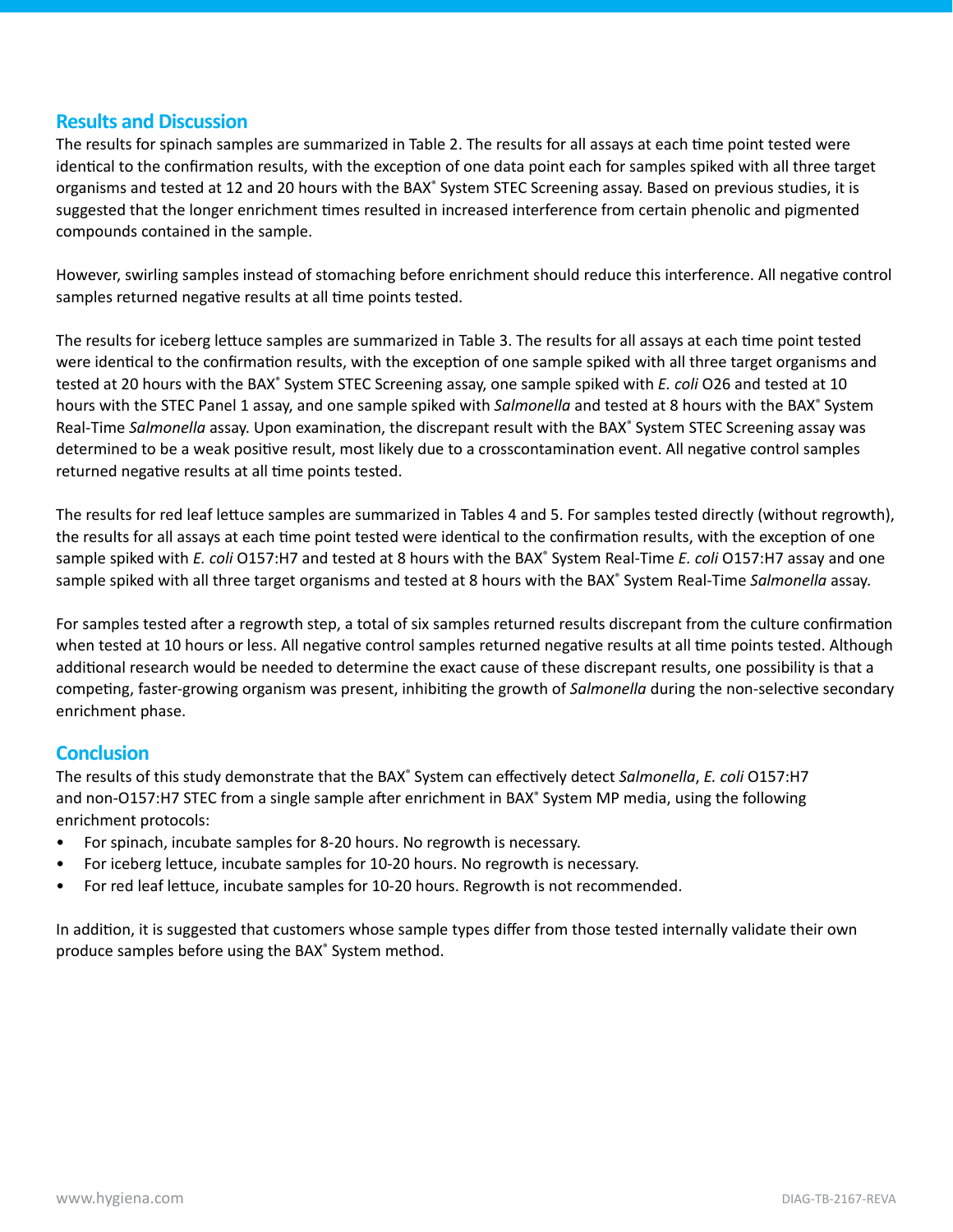# **Table 2: Results for Spinach Samples**

| <b>Spiking</b><br>Organism(s)         | <b>Samples</b> | <b>8 Hours</b><br><b>Enrichment</b> | <b>10 Hours</b><br><b>Enrichment</b> | <b>12 Hours</b><br><b>Enrichment</b> | 20 Hours<br><b>Enrichment</b> | <b>Confirmed</b>        |
|---------------------------------------|----------------|-------------------------------------|--------------------------------------|--------------------------------------|-------------------------------|-------------------------|
| <b>Real-Time STEC Screening Assay</b> |                |                                     |                                      |                                      |                               |                         |
| Multiple*                             | 10             | 8                                   | 8                                    | 8                                    | $\overline{7}$                | 8                       |
| Salmonella                            | 3              |                                     |                                      |                                      |                               |                         |
| E. coli 0157:H7                       | 3              | $\overline{3}$                      | $\overline{3}$                       | 3                                    | $\overline{3}$                | $\overline{3}$          |
| E. coli O26                           | 3              | $\mathbf{1}$                        | $\mathbf{1}$                         | $\mathbf{1}$                         | $\mathbf{1}$                  | $\mathbf{1}$            |
|                                       |                |                                     | <b>Real-Time STEC Panel 1 Assay</b>  |                                      |                               |                         |
| Multiple*                             | 10             | $\pmb{4}$                           | 4                                    | $\overline{4}$                       | $\overline{4}$                | $\overline{\mathbf{4}}$ |
| Salmonella                            | 3              |                                     |                                      |                                      |                               |                         |
| E. coli 0157:H7                       | 3              |                                     |                                      |                                      |                               |                         |
| E. coli O26                           | 3              | $\mathbf{1}$                        | $\mathbf{1}$                         | $\mathbf{1}$                         | 1                             | $\mathbf{1}$            |
|                                       |                |                                     | Real-Time E. coli O157:H7 Assay      |                                      |                               |                         |
| Multiple*                             | 10             | $\overline{7}$                      | 7                                    | $\overline{7}$                       | $\overline{7}$                | $\overline{7}$          |
| Salmonella                            | 3              |                                     |                                      |                                      |                               |                         |
| E. coli 0157:H7                       | 3              | $\overline{3}$                      | 3                                    | 3                                    | $\overline{3}$                | 3                       |
| E. coli O26                           | 3              |                                     |                                      |                                      |                               |                         |
|                                       |                |                                     | Real-Time Salmonella Assay           |                                      |                               |                         |
| Multiple*                             | 10             | 5                                   | 5                                    | 5                                    | 5                             | 5                       |
| Salmonella                            | $\overline{3}$ | $\mathbf{1}$                        | $\mathbf{1}$                         | $\mathbf{1}$                         | $\mathbf{1}$                  | $\mathbf{1}$            |
| E. coli 0157:H7                       | 3              |                                     |                                      |                                      |                               |                         |
| E. coli O26                           | 3              |                                     |                                      |                                      |                               |                         |
| Salmonella 2 Assay                    |                |                                     |                                      |                                      |                               |                         |
| Multiple*                             | 10             | 5                                   | 5                                    | 5                                    | 5                             | 5                       |
| Salmonella                            | 3              | $\mathbf{1}$                        | $\mathbf{1}$                         | $\mathbf{1}$                         | $\mathbf{1}$                  | $\mathbf{1}$            |
| E. coli 0157:H7                       | 3              |                                     |                                      |                                      |                               |                         |
| E. coli O26                           | 3              |                                     |                                      |                                      |                               |                         |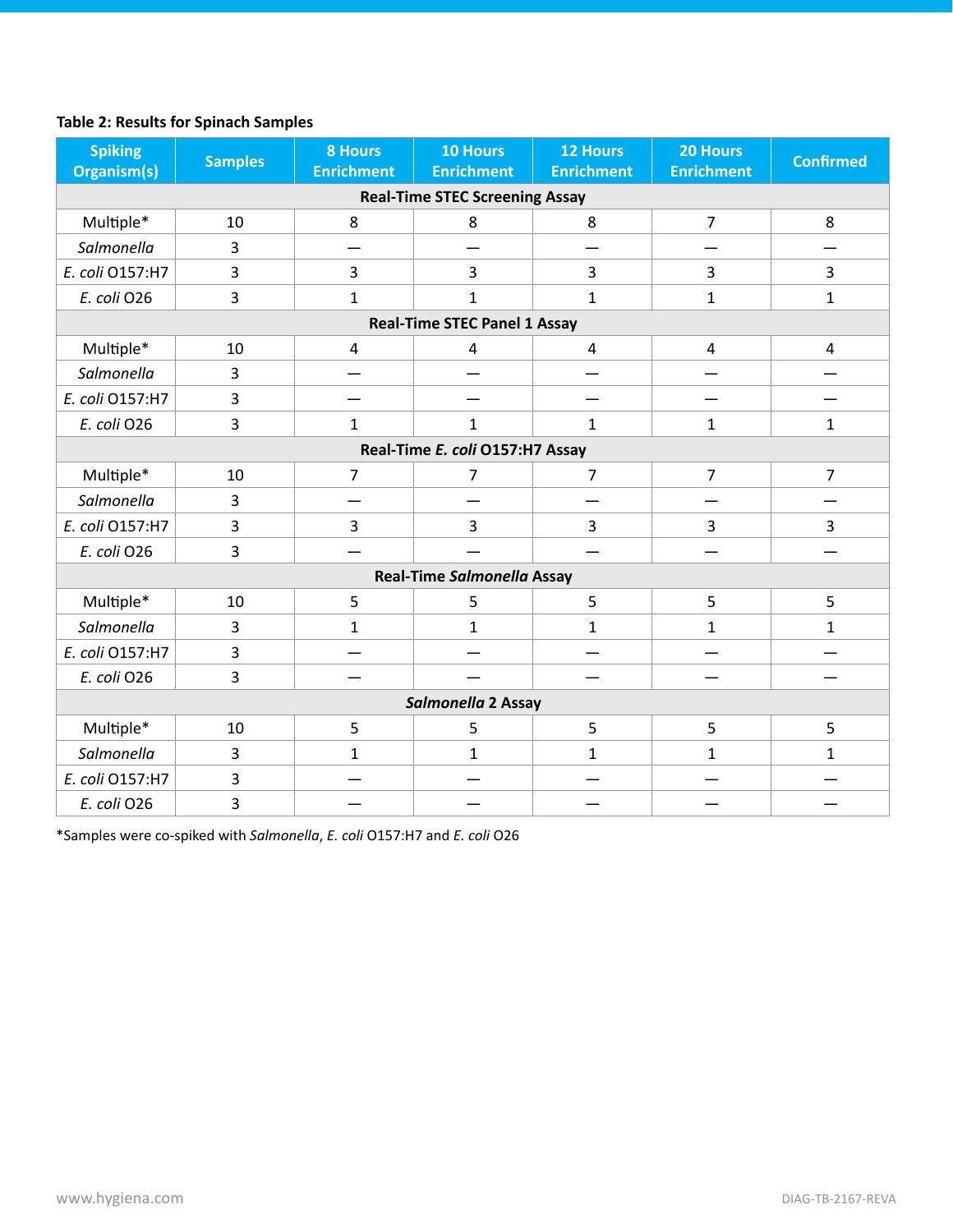# **Table 3: Results for Iceberg Lettuce Samples**

| <b>Spiking</b><br><b>Organism(s)</b> | <b>Samples</b>                        | <b>8 Hours</b><br><b>Enrichment</b> | <b>10 Hours</b><br><b>Enrichment</b> | <b>12 Hours</b><br><b>Enrichment</b> | 20 Hours<br><b>Enrichment</b> | <b>Confirmed</b> |  |
|--------------------------------------|---------------------------------------|-------------------------------------|--------------------------------------|--------------------------------------|-------------------------------|------------------|--|
|                                      | <b>Real-Time STEC Screening Assay</b> |                                     |                                      |                                      |                               |                  |  |
| Multiple*                            | 10                                    | $\overline{2}$                      | $\overline{2}$                       | $\overline{2}$                       | 3                             | $\overline{2}$   |  |
| Salmonella                           | 3                                     |                                     |                                      |                                      |                               |                  |  |
| E. coli 0157:H7                      | 3                                     | $\mathbf{1}$                        | $\mathbf{1}$                         | 1                                    | $\mathbf{1}$                  | $\mathbf{1}$     |  |
| E. coli O26                          | 3                                     | $\mathbf{1}$                        | $\mathbf{1}$                         | $\mathbf{1}$                         | $\mathbf{1}$                  | $\mathbf{1}$     |  |
|                                      |                                       |                                     | <b>Real-Time STEC Panel 1 Assay</b>  |                                      |                               |                  |  |
| Multiple*                            | 10                                    | $\mathbf 0$                         | $\mathbf 0$                          | 0                                    | $\mathbf 0$                   | $\mathbf 0$      |  |
| Salmonella                           | 3                                     |                                     |                                      |                                      |                               |                  |  |
| E. coli 0157:H7                      | 3                                     |                                     |                                      |                                      |                               |                  |  |
| E. coli O26                          | 3                                     | $\mathbf{1}$                        | $\mathbf 0$                          | 1                                    | $\mathbf{1}$                  | $\mathbf{1}$     |  |
|                                      |                                       |                                     | Real-Time E. coli O157:H7 Assay      |                                      |                               |                  |  |
| Multiple*                            | 10                                    | $\overline{2}$                      | 2                                    | $\overline{2}$                       | $\overline{2}$                | $\overline{2}$   |  |
| Salmonella                           | 3                                     |                                     |                                      |                                      |                               |                  |  |
| E. coli 0157:H7                      | 3                                     | $\mathbf{1}$                        | $\mathbf{1}$                         | $\mathbf{1}$                         | $\mathbf{1}$                  | $\mathbf{1}$     |  |
| E. coli O26                          | 3                                     |                                     |                                      |                                      |                               |                  |  |
|                                      |                                       |                                     | Real-Time Salmonella Assay           |                                      |                               |                  |  |
| Multiple*                            | 10                                    | $\overline{2}$                      | 2                                    | $\overline{2}$                       | $\overline{2}$                | $\overline{2}$   |  |
| Salmonella                           | $\overline{3}$                        | $\mathbf 0$                         | $\mathbf{1}$                         | 1                                    | $\mathbf{1}$                  | $\mathbf{1}$     |  |
| E. coli 0157:H7                      | 3                                     |                                     |                                      |                                      |                               |                  |  |
| E. coli O26                          | $\overline{3}$                        |                                     |                                      |                                      |                               |                  |  |
| Salmonella 2 Assay                   |                                       |                                     |                                      |                                      |                               |                  |  |
| Multiple*                            | 10                                    | $\overline{2}$                      | $\overline{2}$                       | $\overline{2}$                       | $\overline{2}$                | $\overline{2}$   |  |
| Salmonella                           | 3                                     | $\mathbf{1}$                        | $\mathbf{1}$                         | $\mathbf{1}$                         | $\mathbf{1}$                  | $\mathbf{1}$     |  |
| E. coli 0157:H7                      | 3                                     |                                     |                                      |                                      |                               |                  |  |
| E. coli O26                          | 3                                     |                                     |                                      |                                      |                               |                  |  |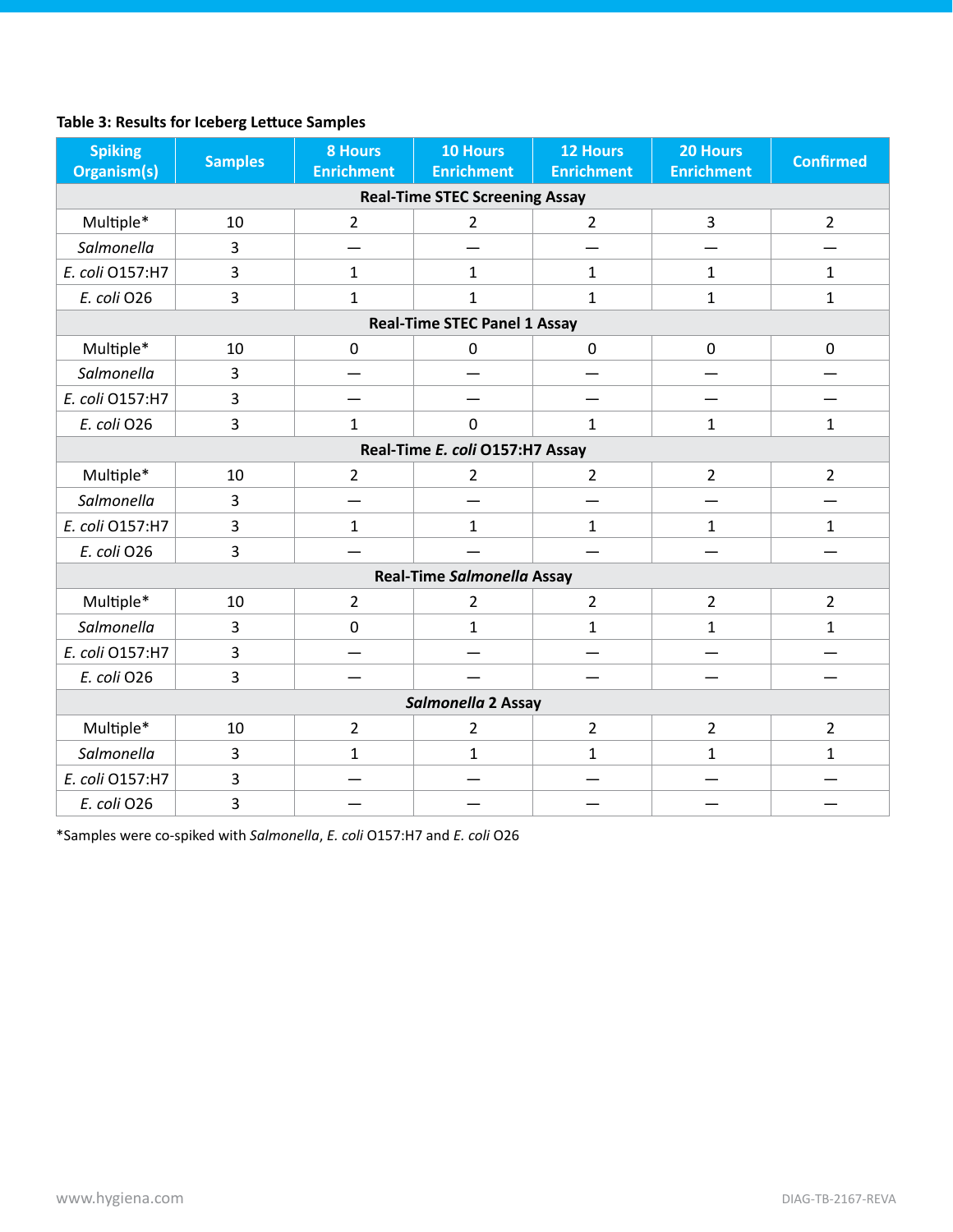| Table 4: Results for Red Leaf Lettuce Samples - Direct Testing |  |
|----------------------------------------------------------------|--|
|----------------------------------------------------------------|--|

| <b>Spiking</b><br>Organism(s)         | <b>Samples</b> | <b>8 Hours</b><br><b>Enrichment</b> | <b>10 Hours</b><br><b>Enrichment</b> | <b>12 Hours</b><br><b>Enrichment</b> | 20 Hours<br><b>Enrichment</b> | <b>Confirmed</b> |
|---------------------------------------|----------------|-------------------------------------|--------------------------------------|--------------------------------------|-------------------------------|------------------|
| <b>Real-Time STEC Screening Assay</b> |                |                                     |                                      |                                      |                               |                  |
| Multiple*                             | 10             | 4                                   | $\overline{4}$                       | $\overline{4}$                       | 4                             | $\overline{4}$   |
| Salmonella                            | 3              |                                     |                                      |                                      |                               |                  |
| E. coli 0157:H7                       | 3              | $\overline{3}$                      | $\overline{3}$                       | 3                                    | $\overline{3}$                | $\overline{3}$   |
| E. coli O26                           | 3              | $\mathbf 0$                         | $\overline{0}$                       | $\mathbf 0$                          | $\mathbf 0$                   | $\mathbf 0$      |
|                                       |                |                                     | <b>Real-Time STEC Panel 1 Assay</b>  |                                      |                               |                  |
| Multiple*                             | 10             | $\overline{3}$                      | 3                                    | 3                                    | 3                             | 3                |
| Salmonella                            | 3              |                                     |                                      |                                      |                               |                  |
| E. coli 0157:H7                       | 3              |                                     |                                      |                                      |                               |                  |
| E. coli O26                           | 3              | $\mathbf 0$                         | $\mathbf 0$                          | $\overline{0}$                       | $\mathbf 0$                   | $\mathbf 0$      |
|                                       |                |                                     | Real-Time E. coli O157:H7 Assay      |                                      |                               |                  |
| Multiple*                             | 10             | $\mathbf{1}$                        | 1                                    | 1                                    | $\mathbf{1}$                  | $\mathbf{1}$     |
| Salmonella                            | 3              |                                     |                                      |                                      |                               |                  |
| E. coli 0157:H7                       | 3              | $\overline{2}$                      | $\overline{3}$                       | $\overline{3}$                       | $\overline{3}$                | $\overline{3}$   |
| E. coli O26                           | 3              |                                     |                                      |                                      |                               |                  |
|                                       |                |                                     | Real-Time Salmonella Assay           |                                      |                               |                  |
| Multiple*                             | 10             | $\mathbf 0$                         | 1                                    | $\mathbf{1}$                         | $\mathbf{1}$                  | $\mathbf{1}$     |
| Salmonella                            | 3              | $\mathbf 0$                         | $\mathbf 0$                          | $\mathbf 0$                          | $\mathbf 0$                   | $\mathbf 0$      |
| E. coli O157:H7                       | 3              |                                     |                                      |                                      |                               |                  |
| E. coli O26                           | 3              |                                     |                                      |                                      |                               |                  |
| Salmonella 2 Assay                    |                |                                     |                                      |                                      |                               |                  |
| Multiple*                             | 10             | $\mathbf{1}$                        | $\mathbf{1}$                         | $\mathbf{1}$                         | $\mathbf{1}$                  | $\mathbf{1}$     |
| Salmonella                            | 3              | $\mathbf 0$                         | $\mathbf 0$                          | $\mathbf 0$                          | $\mathbf 0$                   | $\mathbf 0$      |
| E. coli 0157:H7                       | 3              |                                     |                                      |                                      |                               |                  |
| E. coli O26                           | 3              |                                     |                                      |                                      |                               |                  |